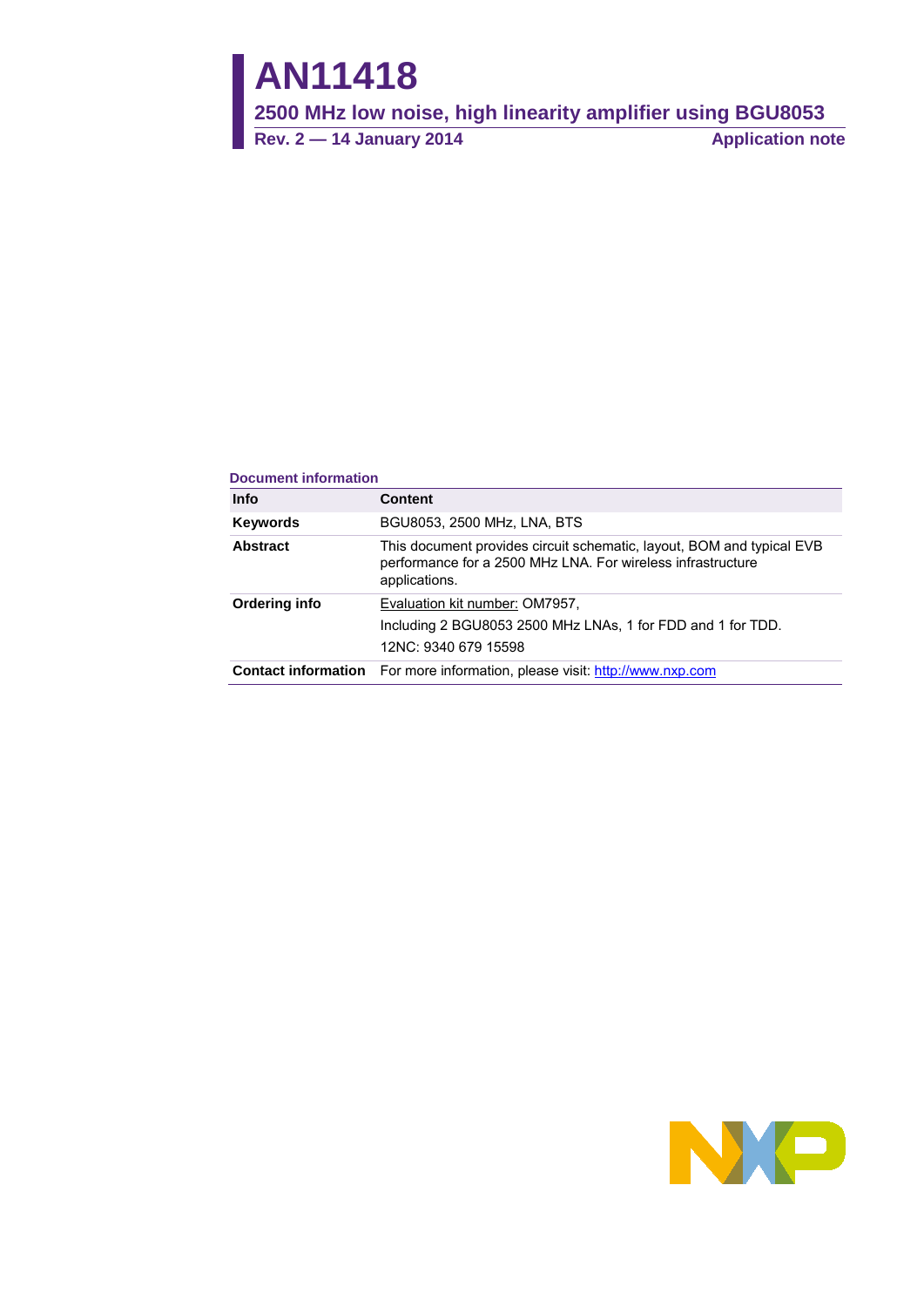#### **Revision history**

| <b>Rev</b> | Date     | <b>Description</b>                                      |
|------------|----------|---------------------------------------------------------|
| 2          | 20140114 | Correct evaluation board number and 12 nc on front page |
|            | 20131202 | First publication                                       |

## **Contact information**

For more information, please visit: [http://www.nxp.com](http://www.nxp.com/)

For sales office addresses, please send an email to: [salesaddresses@nxp.com](mailto:salesaddresses@nxp.com)

**Application note Rev. 2 — 14 January 2014 2 of 24**

AN11418 All information provided in this document is subject to legal disclaimers. © NXP B.V. 2014. All rights reserved.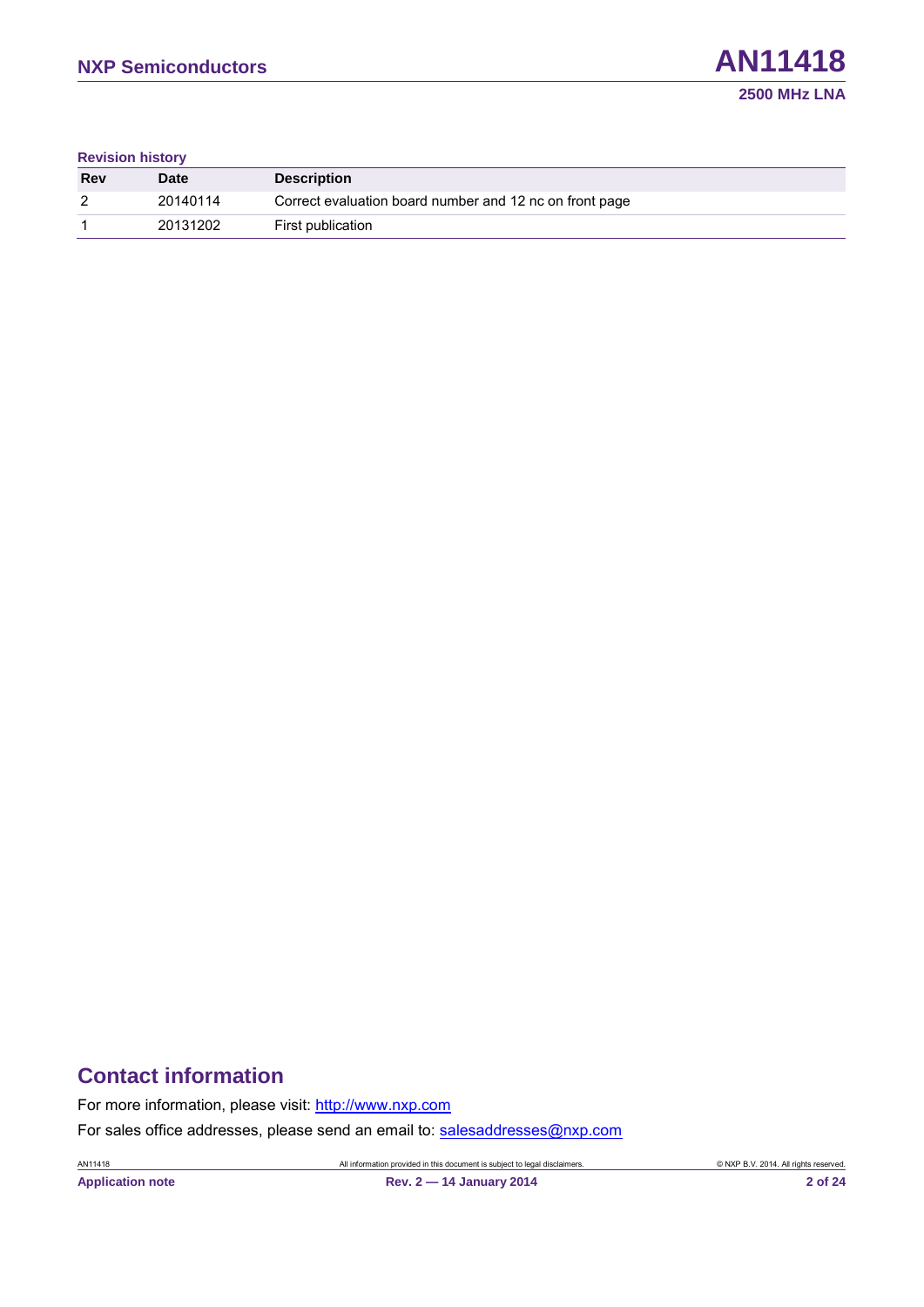## <span id="page-2-2"></span>**1. Introduction**

NXPs semiconductors BGU805x series is a new family of integrated low noise amplifiers for the 300 MHz to 4 GHz range. The series consists of the:

- BGU8051 recommended for 300 MHz 1500 MHz
- BGU8052 recommended for 1500 MHz 2500 MHz
- BGU8053 recommended for 2000 MHz 4000 MHz

The BGU805X series is a low noise high linearity amplifier family intended for wireless infrastructure applications like BTS, RRH, small cells, but can also be used in other general low noise applications, e.g. active antennas for automotive.

Being manufactured in NXPs high performance QUBiC RF Gen 8 SiGe:C technology, the BGU805X combines high gain, ultra-low noise and high linearity with the process stability and ruggedness which are the characteristics of SiGe:C technology.

BGU805X series comes in the industry standard 2 x 2 x 0.75 mm 8 terminal plastic thin small outline package HVSON8 (SOT1327). The LNA is ESD protected on all terminals.

This application note demonstrates of the BGU8053 applied in a 2500MHz LNA for wireless infrastructure applications. In [Fig 1](#page-2-0) the evaluation board is shown which is described in this application note.

<span id="page-2-1"></span><span id="page-2-0"></span>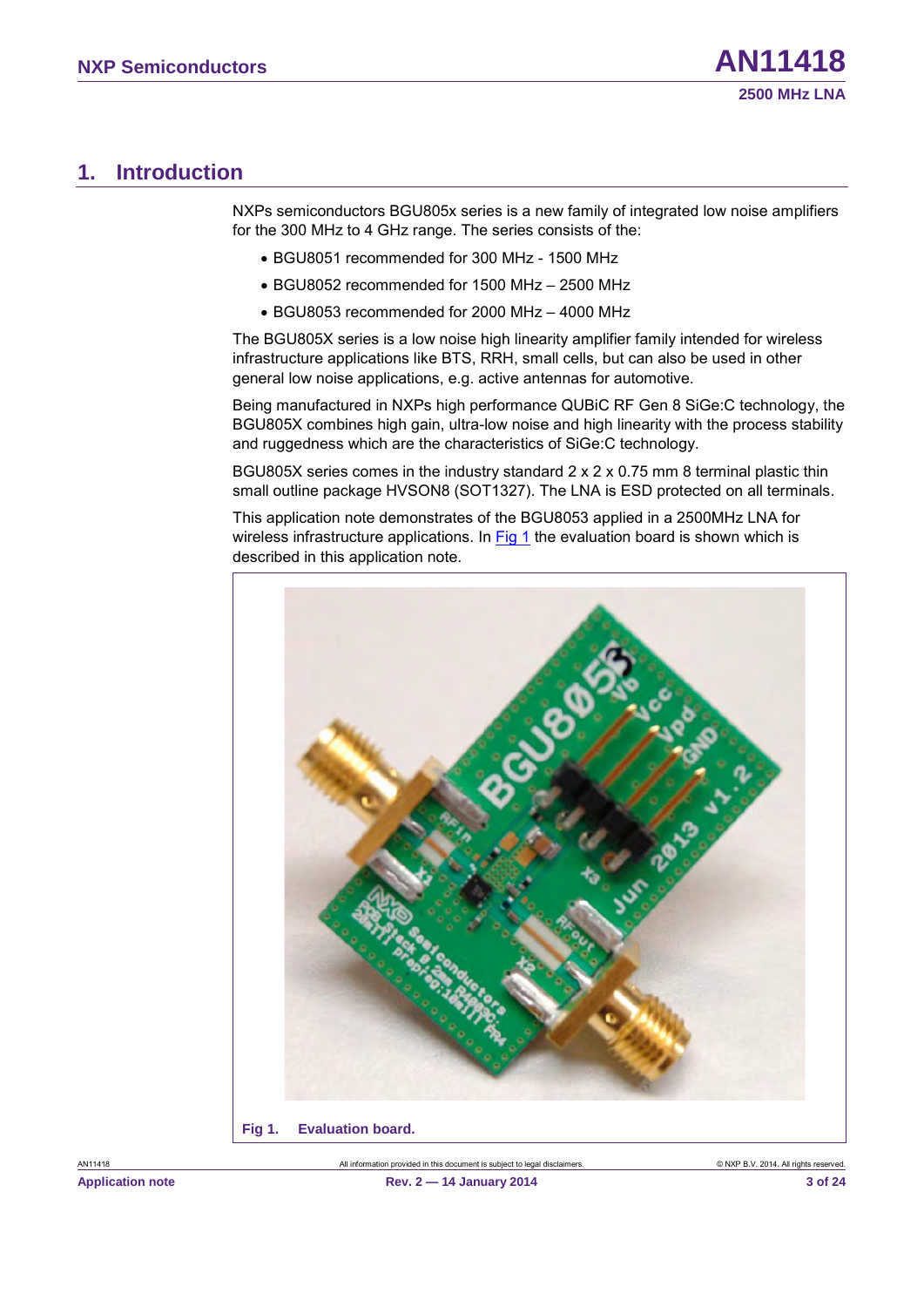The BGU8053 evaluation board is fabricated on a 35 x 20 mm 1mm thick 3 layer PCB that uses 0.2 mm (8 mill) R4003C for the RF performance. The board is fully assembled with the BGU8053, including the external components. The board is supplied with two SMA connectors to connect input and output to the RF test equipment. The EVBs are also enabled with the possibility to evaluate the BGU8053 at different bias currents.

## <span id="page-3-2"></span>**2. Product description**

The BGU8053 is a fully integrated low noise amplifier with integrated bias circuit. The MMIC is internally matched to 50  $\Omega$ . The BGU8053 also features an integrated shutdown circuit to enable fast turn on/off settling time, enabling switched (time domain duplexing TDD) applications. The device bias current can be set by the value of an external bias resistor  $R<sub>BIAS</sub>$ , which connects the supply voltage to the  $V<sub>BIAS</sub>$  pin, or by an external control voltage applied directly to  $V_{BIAS}$  pin 1. This adjustable bias current gives flexibility in biasing the device for the optimum performance on NF or linearity. This feature can be useful in case more than one BGU8053 are cascaded. This bias resistor value changes the bias current directly which can be used to trade of linearity for power saving in battery operated applications.

The BGU8053 key features and benefits at 2500MHz are;

- Low noise performance: NF = 0.56 dB
- **High linearity performance: IP3<sub>0</sub> = 35.6 dBm**
- $\blacksquare$  High input return loss RL<sub>in</sub> > 11 dB
- $\blacksquare$  High out return loss RL<sub>out</sub> > 20dB
- Unconditionally stable up to 20 GHz
- Max RF input power of +20 dBm
- **ESD** protection on all pins
- Fast shutdown for TDD system.



<span id="page-3-1"></span><span id="page-3-0"></span>In [Fig 2](#page-3-0) the pin out of the BGU8053 is given, the n.c. and i.c pin are recommended to connect to ground, which is the case on the evaluation boards.

**2500 MHz LNA**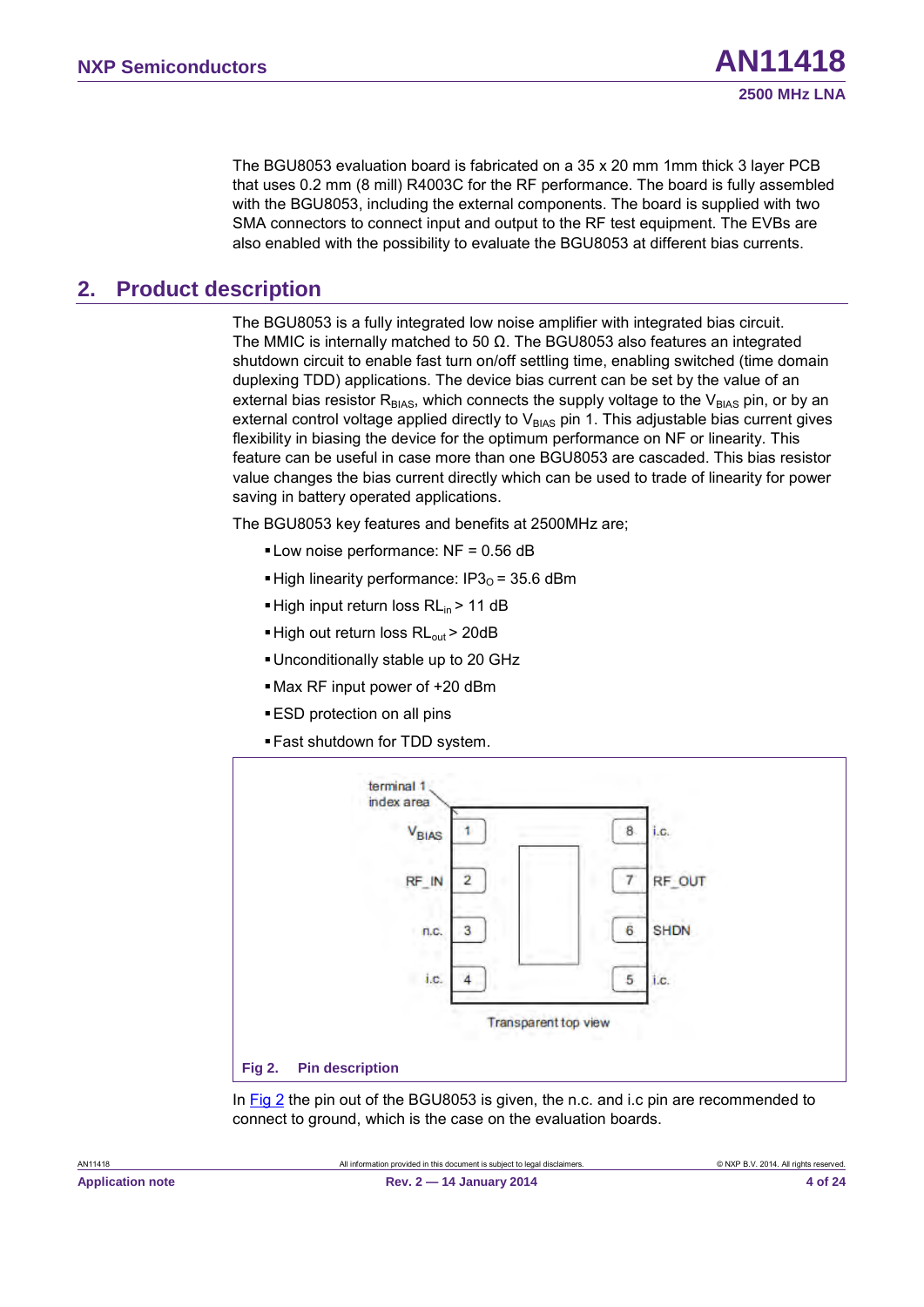## <span id="page-4-2"></span>**3. Application board**

#### <span id="page-4-3"></span>**3.1 Application circuit**

The application board circuit diagram that is implemented on the EVB is shown in [Fig 3](#page-4-0)



<span id="page-4-1"></span><span id="page-4-0"></span>As stated before the bias current of the BGU8053 can be set by the value of an external resistor R<sub>BIAS</sub>. The evaluation boards are supplied with a 5.1 kΩ bias resistor (I<sub>CC</sub> = 48 mA +/-5 mA). If however it is required to evaluate the BGU8053 at different bias currents, resistor R1 which is 0  $\Omega$  can be removed and an external control voltage can be applied to  $V_{BIAS}$  ( $V_b$  pin) on the bias header, see [Fig 3.](#page-4-0)

By applying this separate bias voltage on the  $V_{B|AS}$  pin of the bias header, the I<sub>CC</sub> current can be swept without changing  $R<sub>BIAS</sub>$ . With bias voltage window from 4 to 6 V on V<sub>b</sub> while keeping the V<sub>CC</sub> pin on 5 V, I<sub>CC</sub> can be varied from 30-60 mA. In [Fig 4](#page-5-0) the relation between  $I_{cc}$  and  $R_{BIAS}$  at  $V_{CC}$  = 5 V as well as the relation between  $I_{CC}$  and  $V_b$  with  $R_{BIAS}$  = 5k1 is shown.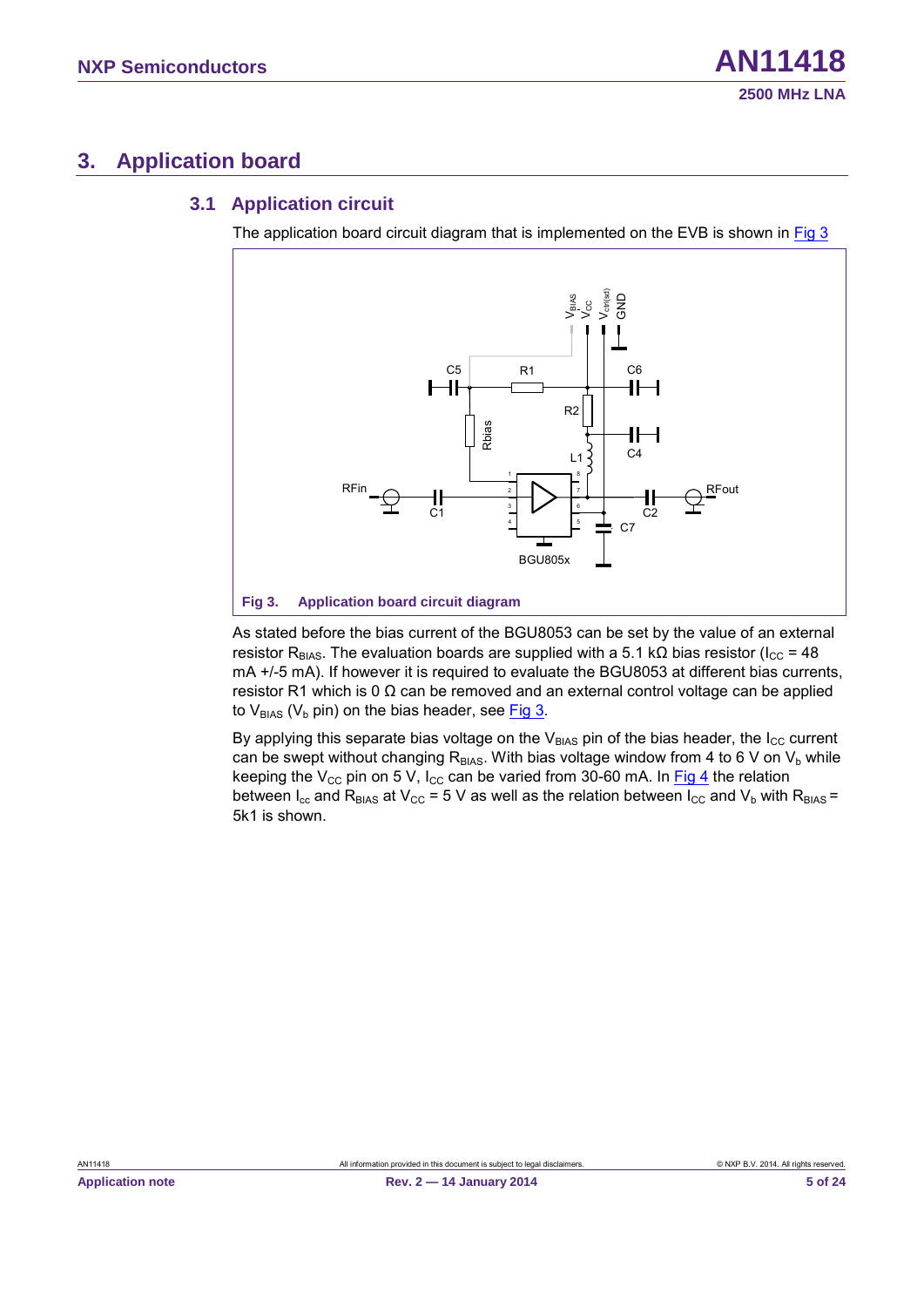

## <span id="page-5-2"></span><span id="page-5-1"></span><span id="page-5-0"></span>**3.2 PCB Layout information**

A good PCB layout is an essential part of an RF circuit design. The LNA evaluation board of the BGU8053 can serve as a guideline for laying out a board using the BGU8053. The evaluation board uses micro strip coplanar ground structures for controlled impedance lines for the high frequency input and output.  $V_{cc}$  is bypassed by C4 and C6 decoupling capacitors, C4 preferably should be located as close as possible to the device, to avoid AC leakage via the bias lines. For long bias lines it may be necessary to add decoupling capacitors along the line further away from the device. The self-resonance frequency of inductor L1 should be chosen above f0 for good choking. In this case the Murata LQW 15 series has been used. Proper grounding of the GND pins is also essential for good RF performance. Either connect the GND pins directly to the ground plane or through vias, or do both, which is recommended. The layout and component placement of the BGU8052 evaluation board is given in [Fig 5](#page-6-0)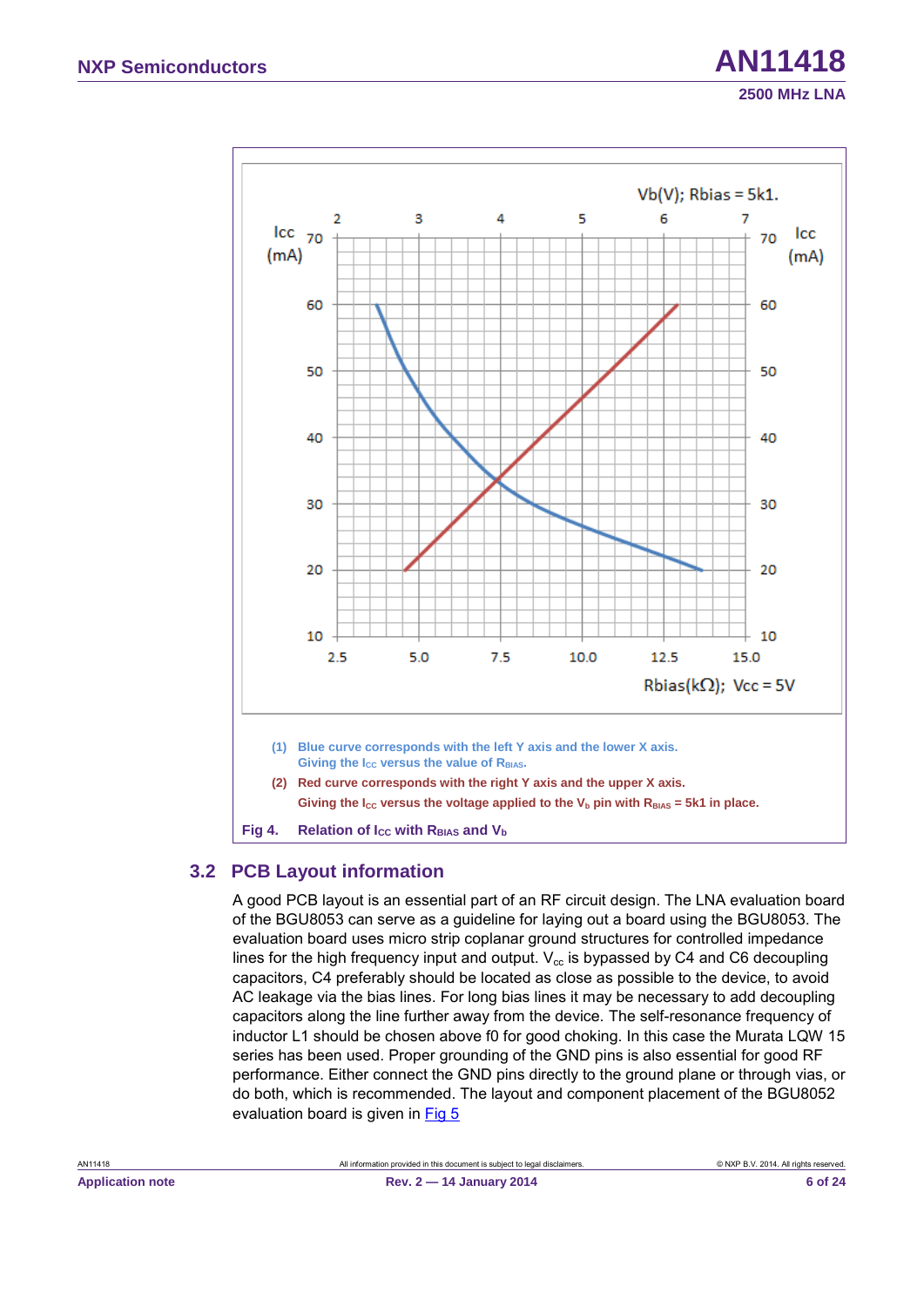

#### <span id="page-6-2"></span><span id="page-6-1"></span><span id="page-6-0"></span>**3.2.1 PCB stack and recommended footprint.**

The PCB material used to implement the LNA is a 0.2 mm (8 mil) RO4003C low loss printed circuit board which is merged to a 0.51 mm (20 mil) prepreg and a 0.254 mm (10 mil) FR4 layer for mechanical stiffness. See [Fig 6a](#page-7-0)

The official drawing of the recommended footprint can be found via following link, sot1327-1 fr.pdf. If micro strip coplanar PCB technology is used it is recommended to use at least 4 ground-via holes of 300um this is also used on the EVBs as shown in [Fig](#page-7-0)  [6b](#page-7-0).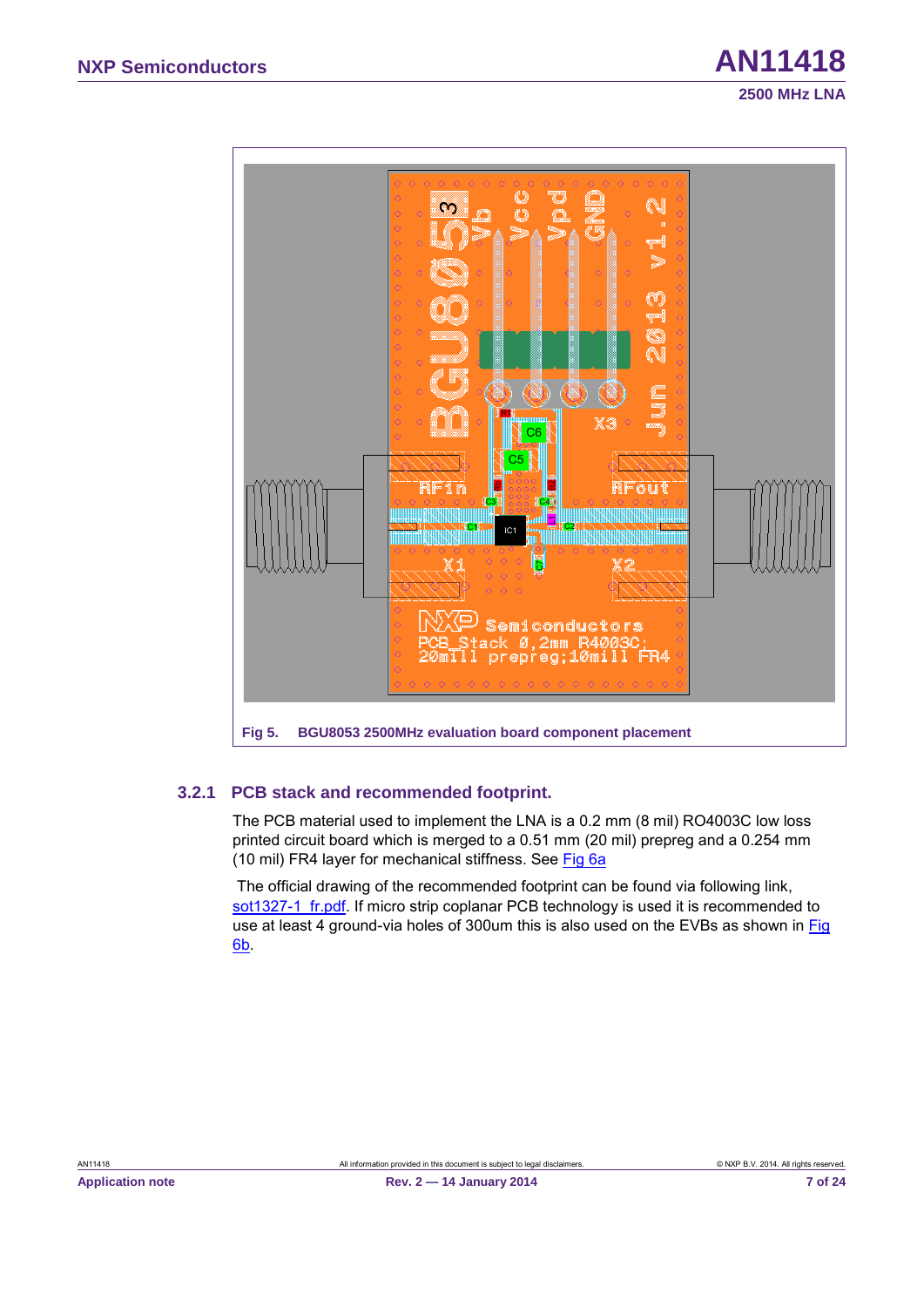

## <span id="page-7-4"></span><span id="page-7-3"></span><span id="page-7-2"></span><span id="page-7-0"></span>**3.3 Bill of materials**

[Table 1 g](#page-7-1)ives the bill of materials as is used on the EVB for non-switching applications. In paragraph [5](#page-15-0) the differences in the BOM related to switched (TDD) applications are given.

#### <span id="page-7-1"></span>**Table 1. BOM**

|                | <b>Description Footprint</b> | Value              | <b>Supplier Name/type</b>                      | <b>Comment/function</b> |
|----------------|------------------------------|--------------------|------------------------------------------------|-------------------------|
| <b>BGU8053</b> |                              |                    |                                                |                         |
| 20x35x1mm      |                              |                    |                                                | RO4003C                 |
| Capacitor      | 0402                         | 100 <sub>n</sub> F | Various                                        | DC block                |
| Capacitor      | 0402                         | 10pF               | Various                                        | RF decoupling           |
| Capacitor      | 0806                         | 4.7uF              | Various                                        | Optional                |
| Capacitor      | 0806                         | 4.7uF              | Various                                        | LF Decoupling           |
| Capacitor      | 0402                         | 100pF              | Various                                        | Decoupling              |
| Inductor       | 0402                         | 15nH               | Murata LQW15                                   | Bias choke/Output match |
| Resistor       | 0402                         | 00hm               | Various                                        |                         |
| Resistor       | 0402                         | 10Ohm              | Various                                        | stability               |
| Resistor       | 0402                         | 5k1                | Various                                        | Bias setting            |
| SMA RF         |                              |                    | Johnson. End launch                            | <b>RF</b> connections   |
| connector      |                              |                    |                                                |                         |
| DC header      |                              |                    | Molex, PCB header,<br>right angle, 1 row 4 way | DC connections          |
|                |                              |                    |                                                | SMA 142-0701-841        |

**2500 MHz LNA**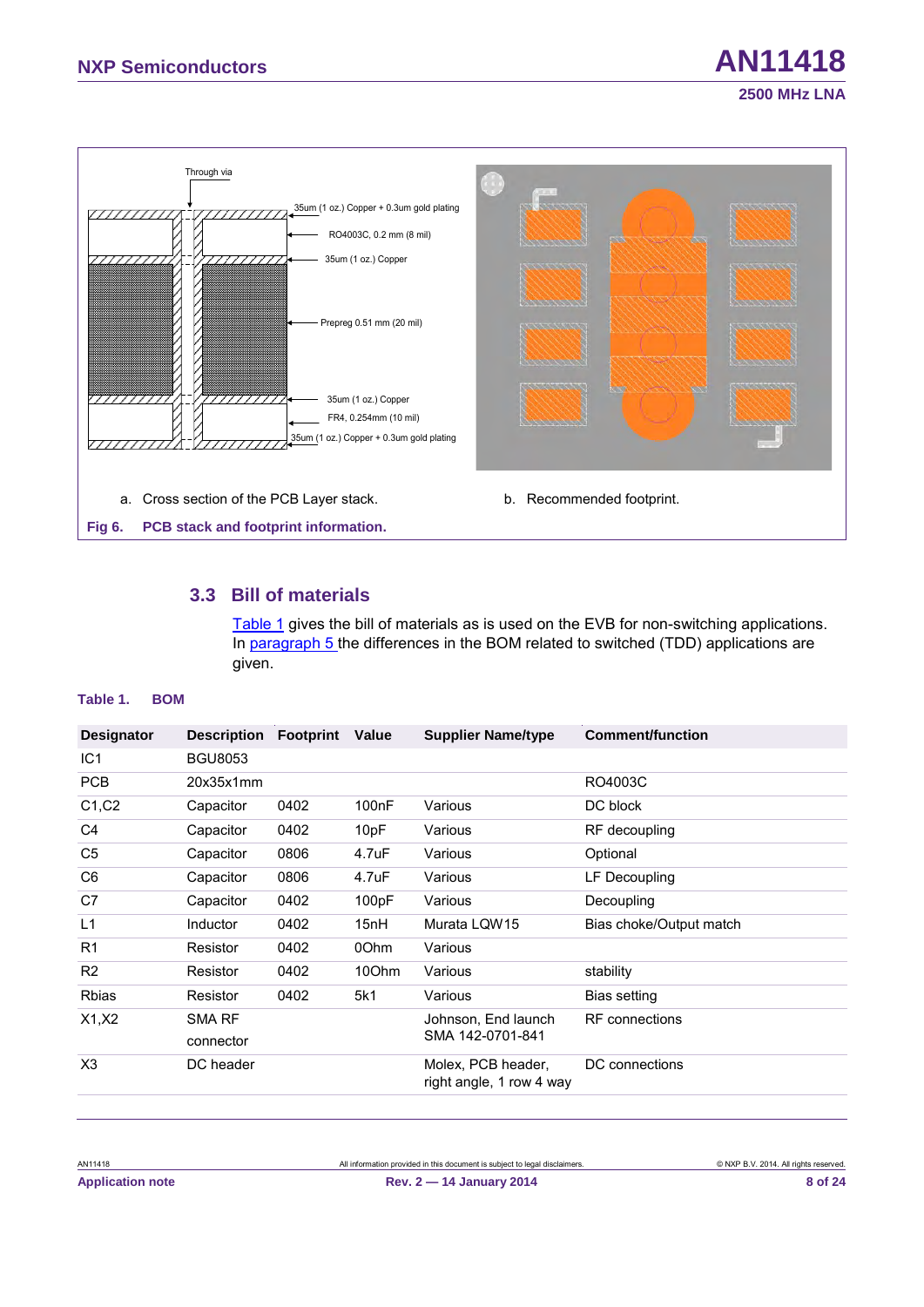## <span id="page-8-3"></span>**4. Typical application board results**

#### <span id="page-8-4"></span><span id="page-8-2"></span><span id="page-8-0"></span>**4.1 Typical board performance**

The values given in [Table 2](#page-8-0) are typical values of >25 boards measured.

**Table 2. Typical board performance using the BOM for non-switched applications, unless otherwise indicated.** *F=2500MHz; Vcc=5V;Tamb=25°C; input and output 50Ω;Rbias=5.1kΩ.* 

| Symbol           | <b>Parameter</b>                        | <b>Conditions</b>                                          |   | <b>Typ</b> | Unit |
|------------------|-----------------------------------------|------------------------------------------------------------|---|------------|------|
| $I_{\rm cc}$     | Supply current                          |                                                            |   | 48         | mA   |
| Gass             | Associated gain                         |                                                            |   | 18.2       | dB   |
| NF.              | Noise figure                            |                                                            |   | 0.56       | dB   |
| $P_{L((1dB)}$    | Output power at 1dB gain<br>compression |                                                            |   | 18.1       | dBm  |
| IP3 <sub>0</sub> | Output third-order intercept point      | 2-tone; tone spacing = $1MHz$ ; $P_i = -15dBm$<br>per tone |   | 35.6       | dBm  |
| $RL_{in}$        | Input return loss                       |                                                            |   | 11.7       | dB   |
| $RL_{out}$       | Output return loss                      |                                                            |   | 27.7       | dB   |
| <b>ISL</b>       | <b>Isolation</b>                        |                                                            |   | 24         | dB   |
| $T_{s(pon)}$     | Power-on settling time                  | Щ<br>$P_i$ = -20dBm; SHDN(pin 6) from High to Low          |   | 1.6        | μS   |
| $T_{s(poff)}$    | Power-off settling time                 | $P_i$ = -20dBm; SHDN(pin 6) from Low to High               | Щ | 0.06       | μS   |

<span id="page-8-1"></span>[1] The power on/off settling time has been measured on the boards with the BOM for switched applications, C1 and C2 are 100pF.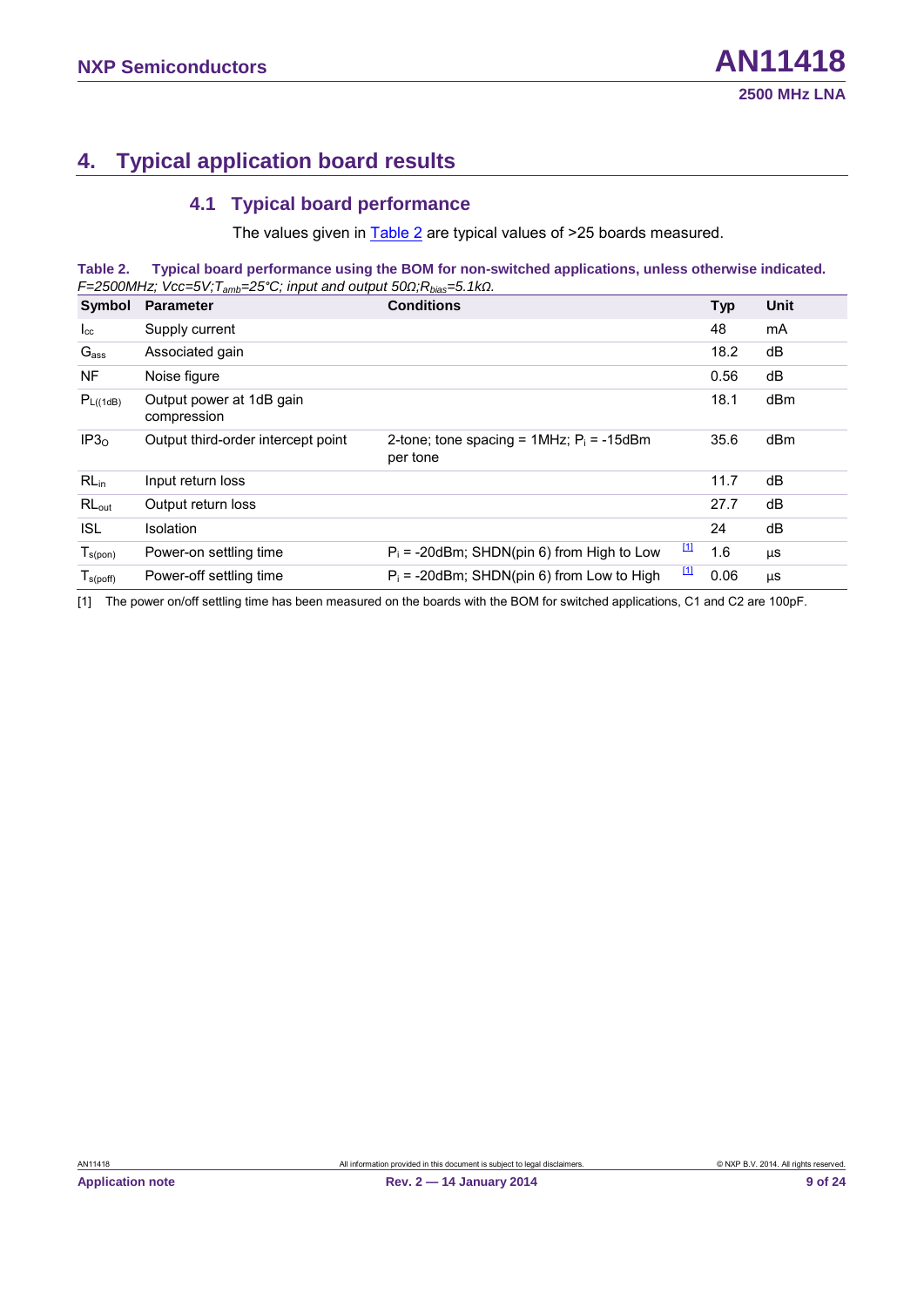## <span id="page-9-2"></span>**4.2 S\_Parameter,1dB compression, IIP3, measurement setup**

*The BGU8053 EVBs are fully assembled and tested.*

[Fig 7](#page-9-0) Shows the measurements setup that is used to evaluate the BGU8053 EVB for S parameters ( $G_{ass}$ , RL<sub>in</sub>, RL<sub>out</sub>, and ISL), 1dB gain compression as well as OIP3. It is intended as a guide only, substitutions are possible.



<span id="page-9-1"></span><span id="page-9-0"></span>[Fig 8](#page-10-0) shows the typical wide band S parameter measured on the BGU8053 EVB. The 1dB gain compression curve is shown in [Fig 9.](#page-10-1)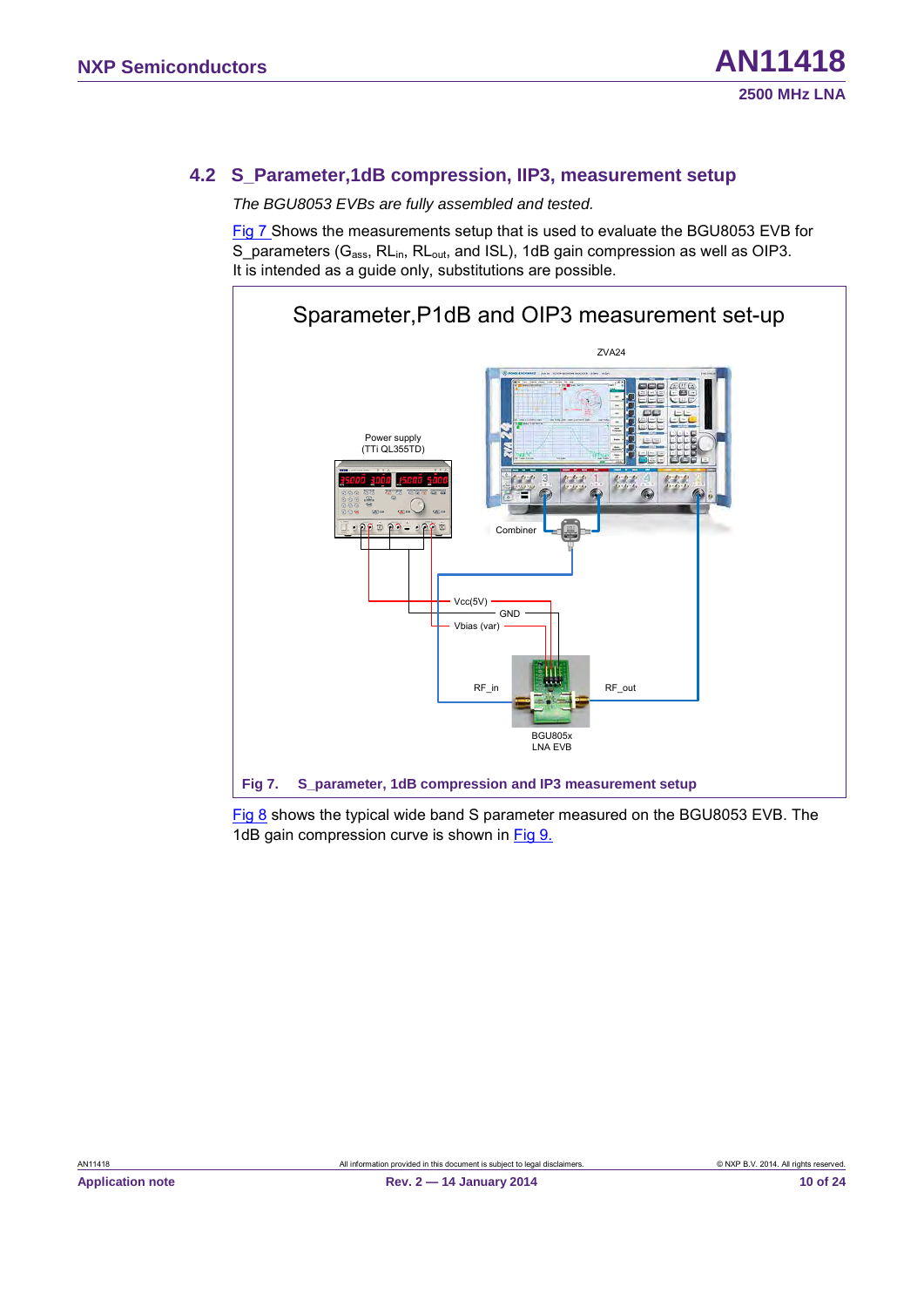

<span id="page-10-3"></span><span id="page-10-2"></span><span id="page-10-1"></span><span id="page-10-0"></span>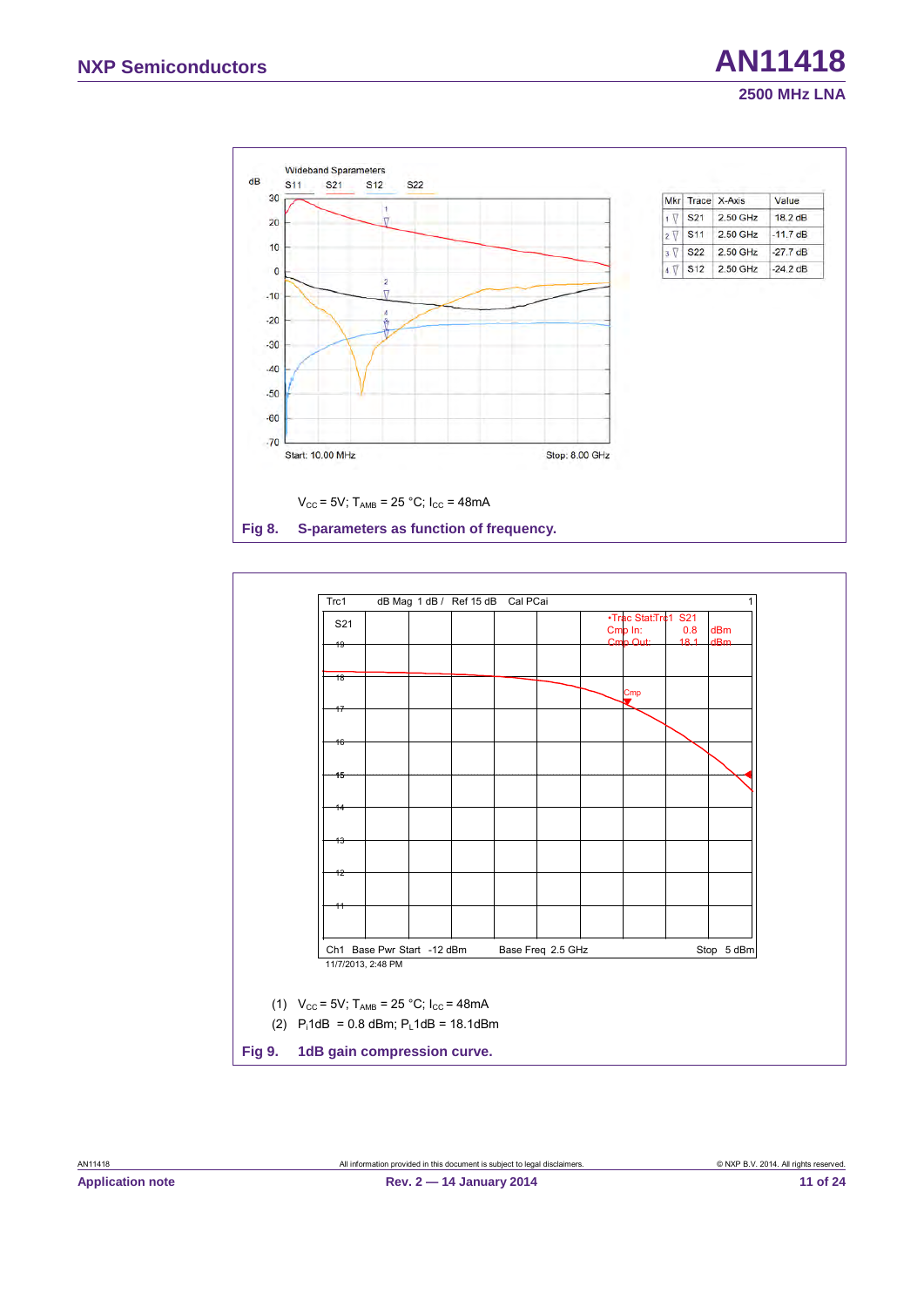#### <span id="page-11-2"></span>**4.3 Noise figure measurement setup**

In [Fig 10](#page-11-0) the noise figure measurement set-up is shown, this is also intended as a guide only, substitutions can be made. For noise levels of the BGU8053 which <1 dB it is recommended to perform the noise-measurements in a Faraday's cage or at least put the DUT in a shielded environment. This is recommended to avoid any interference of cellular frequencies that are in the same frequency range.

<span id="page-11-1"></span><span id="page-11-0"></span>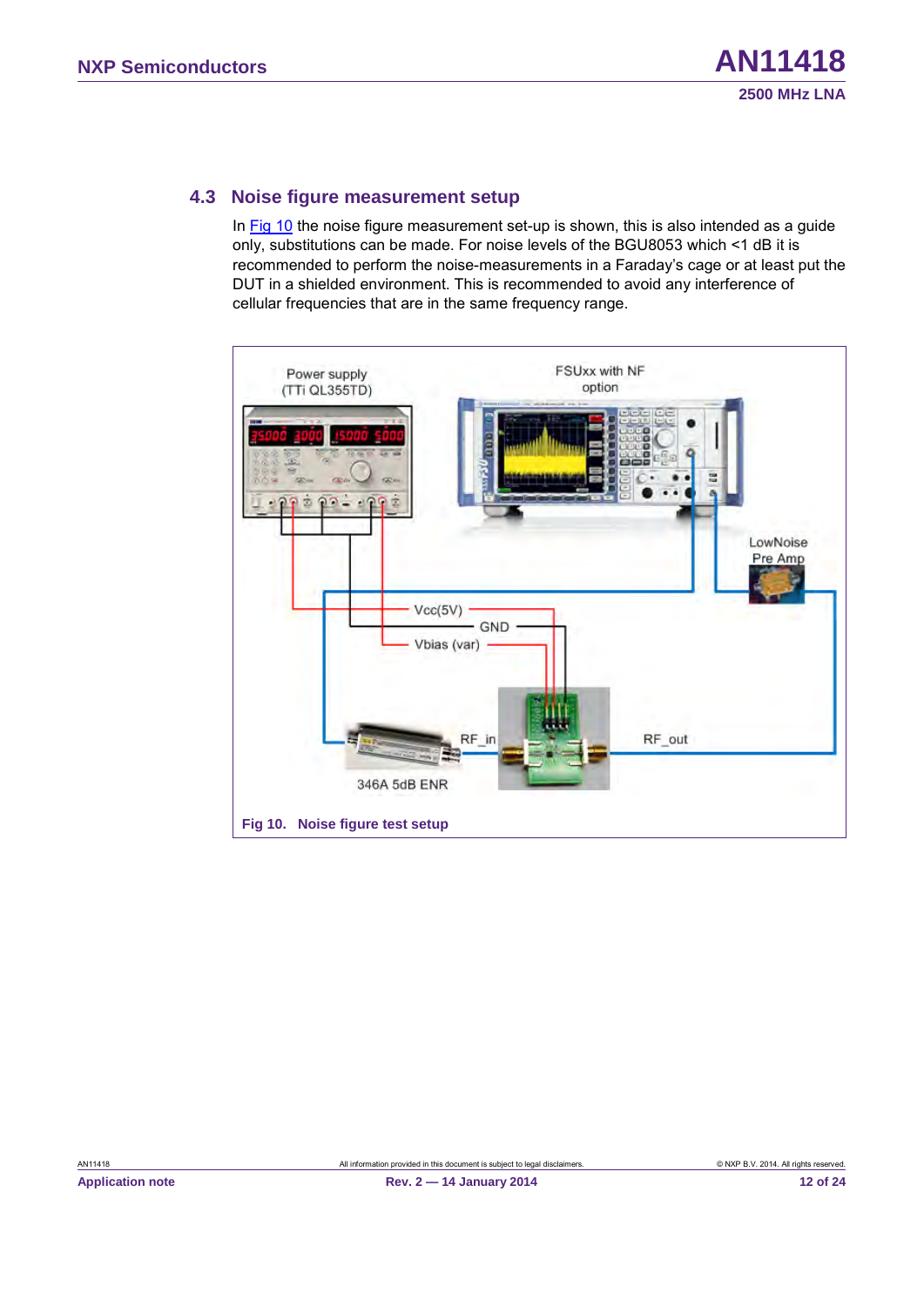| Average:     |                                    |     | RF Atten.      | 0 dB            |                      | 2nd Stage Corr.        | On        |                 |
|--------------|------------------------------------|-----|----------------|-----------------|----------------------|------------------------|-----------|-----------------|
|              | 10                                 |     | Auto Ref Level | On              |                      | <b>Image Rejection</b> | pips.     |                 |
| RF:          | 4 GHz                              |     | <b>ENR</b>     | 5.07 dB         |                      | NF.                    | $1.07$ dB |                 |
| LO:          | $\rightarrow$                      |     | Loss In        | $0$ dB          |                      | Noise Temp.            | 81.21 K   |                 |
| IF           | in a                               |     | Loss Out       | 0 dB            |                      | Gain                   | 12.71 dB  |                 |
| Ref          | <b>Noise Figure</b><br>$-28.7$ dBm | SWT | 100 ms         | Martier Nose)   | $0,563$ dB<br>3.5 日は |                        | Gain      |                 |
|              |                                    |     |                |                 |                      |                        |           |                 |
| 1.8          |                                    |     |                |                 |                      |                        |           | 20              |
|              |                                    |     |                |                 |                      |                        |           | 551<br>19       |
| 1.6          |                                    |     |                |                 |                      |                        |           |                 |
| 1.4          |                                    |     |                |                 |                      |                        |           | 18              |
|              |                                    |     |                |                 |                      |                        |           |                 |
| 1.2          |                                    |     |                |                 |                      |                        |           | 17              |
|              |                                    |     |                |                 |                      |                        |           | 16              |
| $\mathbf{1}$ |                                    |     |                |                 |                      |                        |           |                 |
| 0.8          |                                    |     |                |                 |                      |                        |           | 15 <sup>°</sup> |
|              |                                    | 1   |                |                 |                      |                        |           |                 |
| 0.6          |                                    |     |                |                 |                      |                        |           | 14              |
| 0.4          |                                    |     |                |                 |                      |                        |           | 13              |
|              |                                    |     |                |                 |                      |                        |           |                 |
| 0.2          |                                    |     |                |                 |                      |                        |           | 12              |
|              |                                    |     |                |                 |                      |                        |           |                 |
|              | 2,000 GHz                          |     |                | 200.000 MHz/div | (RF)                 |                        | 4.000 GHz |                 |
|              |                                    |     |                |                 |                      |                        |           |                 |
|              |                                    |     |                |                 |                      |                        |           |                 |
|              | Measurement Complete               |     |                |                 |                      |                        |           |                 |
|              |                                    |     |                |                 |                      |                        |           |                 |

<span id="page-12-1"></span><span id="page-12-0"></span>**Fig 11. Typical noise figure performance versus frequency.**

The noise figure shown in [Fig 11](#page-12-0) is measured using the setup shown in [Fig 10](#page-11-0) .A spectrum analyzer with noise option. A 5dB ENR noise source was used. To achieve the lowest possible setup noise figure an external pre amplifier is also recommended.

The Noise figure value in [Fig 11](#page-12-0) is the value measured at the evaluation board SMA connectors. Correcting for the connector and PCB loss will end up in 0.05dB lower noise figure.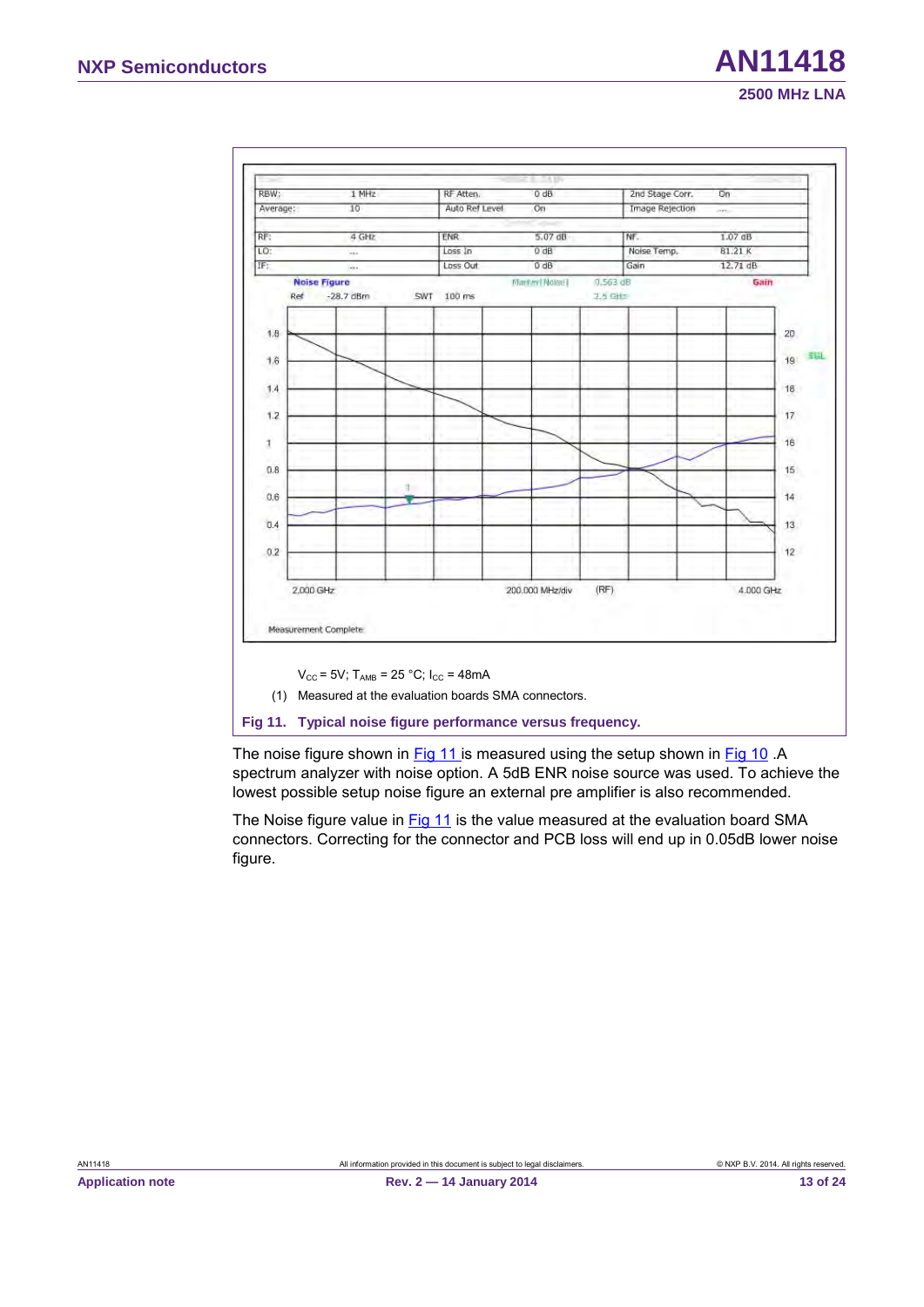## <span id="page-13-2"></span>**4.4 3rd order intercept point, output referred**

The evaluation boards provided in the customer evaluation kit are automatically measured on linearity using the set-up shown in [Fig 7.](#page-9-0) Alternatively the setup given in [Fig 13](#page-14-0) can be used, which is done for the spectrum plot in [Fig 12.](#page-13-0)



#### <span id="page-13-1"></span><span id="page-13-0"></span>**Fig 12. Typical OIP3 spectrum**

The bias choke L1 on the application board is determined empirically in order to get the best OIP3 as well as keeping good output return loss, S22. On the EVB for non-switching applications the values of C1 and C2 are chosen to be 100nF. Capacitors, C1 and C2 do not have any matching functionality, but are only required for DC blocking. In [\[1\]](#page-18-0) the effect on linearity of SiGe BiCMOS BJTs and the advantage of using low source impedances at the low frequencies of the  $2^{nd}$  order mixing terms is described. These C1 and C2 being 100nF gives better 2<sup>nd</sup> order mixing suppression. However for the applications were the LNA is switched with high switching frequencies and power on settling times of several micro seconds is required, the values of C1 has to be decreased to lower than 100pF which effects the IP3.

When measuring the high OIP3 values it is essential check the capabilities of the used measurement equipment. Be aware that the measurement set-up itself is not generating dominating IM3 levels. Advised is to do a back to back measurement without a DUT first.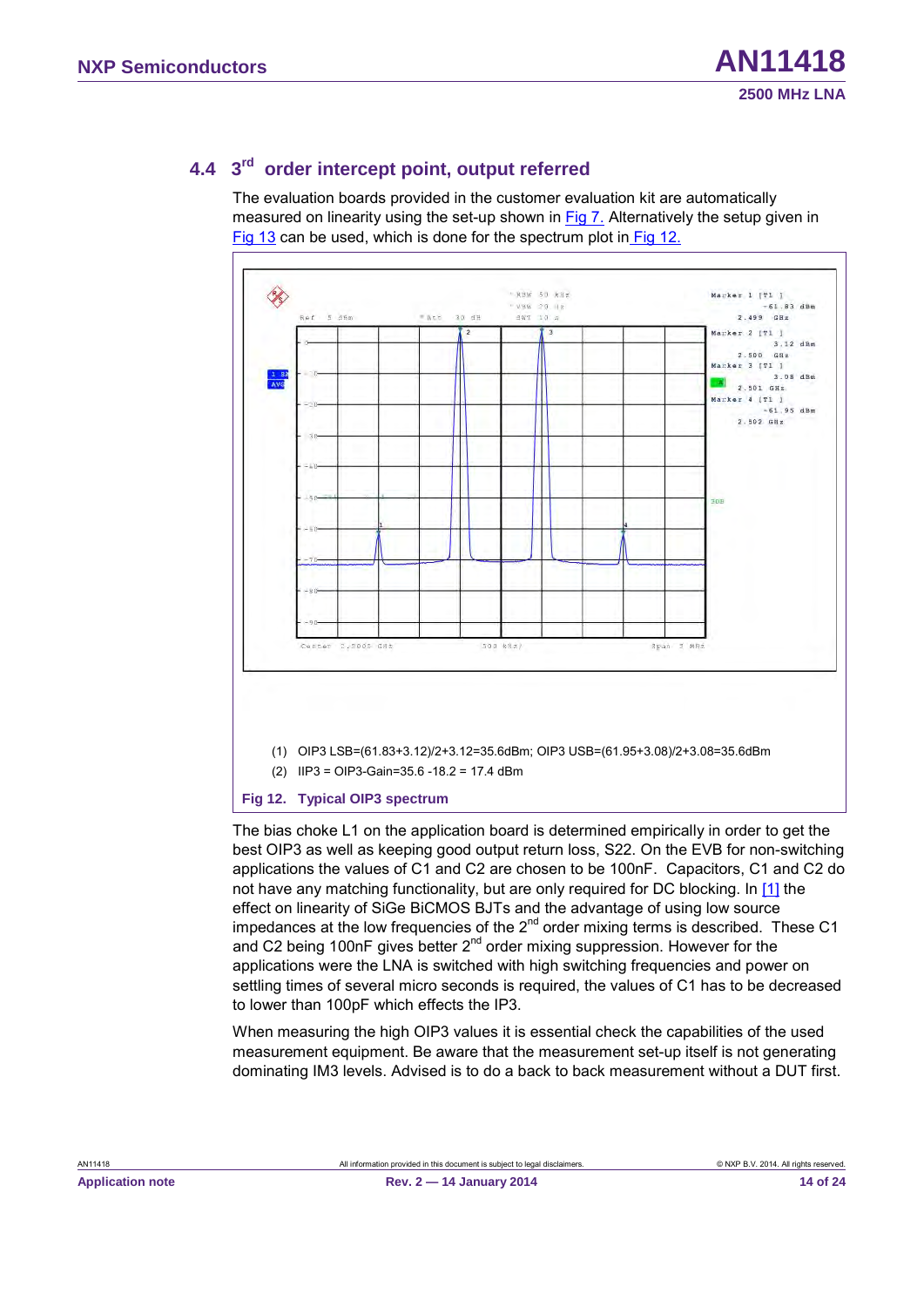<span id="page-14-1"></span><span id="page-14-0"></span>

AN11418 All information provided in this document is subject to legal disclaimers. © NXP B.V. 2014. All rights reserved.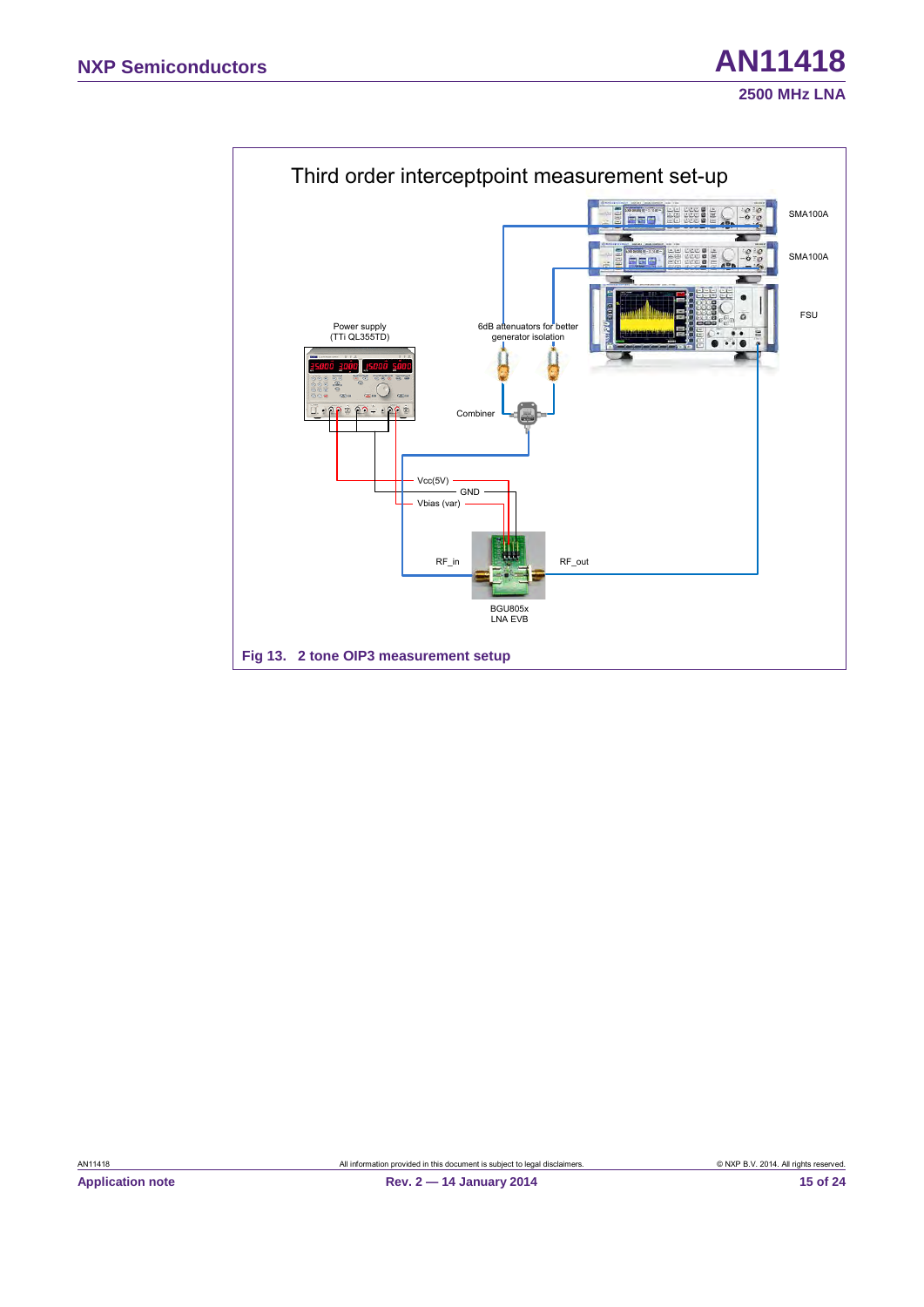## <span id="page-15-1"></span><span id="page-15-0"></span>**5. BGU8053 applied in switched applications**

#### <span id="page-15-2"></span>**5.1 Description**

If the BGU8053 is used in switched applications both the SHDN pin as well as the  $V_{bias}$ pin can be used to apply a switch control voltage. It is preferred to use the SHDN pin.

Both pins require less than 1 mA driving current which means they are CMOS compatible. This enables LNA switching directly via a micro controller.

As stated before, if the BGU8053 is applied in time domain duplexing (TDD) kind of systems with requirements on the power on/off settling time, C1 needs to be decreased to  $\leq$  100 pF, in order to achieve a power on settling time of  $\leq$  2 µs.

<span id="page-15-3"></span>There is an alternative way of switching the LNA, by switching the overall supply. In this case the switching time is limited by the time constant created by  $C6 \times R_{BIAS}$ . So additional to lowering the value of C1 the decoupling capacitor C6 (4.7 µF) also has to be decreased to values <10 nF. Please note that lowering the low frequency decoupling capacitor makes the circuit more sensitive to  $V_{\text{CC}}$  modulation of the 2<sup>nd</sup> order mixing products.

#### **5.2 Measuring Power-on-off settling time**

The circuit used to measure the power on/off settling time is shown in [Fig 14.](#page-16-0) This can be used as e guidance to determine the power on/off settling time.

The waveform generator is used to provide the control voltage on either the SHDN pin (6) or the  $V_{BIAS}$  pin (1).

Set the waveform generator Agilent 33250 to square mode and the output amplitude to required voltage for the used control pin, with 50 ohm output impedance. Set the RF signal generator output level to -25dBm at 2500 MHz and increase its level until the peak detector output level is about 5mV on 1mV/division, the signal generator RF output level is approximately -20 dBm.

A peak detector is needed to detect the high frequency AC signal at the output of the DUT, representing it as a DC voltage equal to the peak level of the applied AC signal.

It is very important to keep the cables as short as possible at input and output of the LNA so the propagation delay difference on cables between the two channels is minimized. It is also critical to set the oscilloscope input impedance to 50ohm on channel 2 so the diode detector can discharge quickly to avoid a false result on the Turn OFF time testing.

In case of switching the supply ( $V_{\text{cc}}$ ) an additional PNP switching transistor circuit was used to drive the 48 mA  $I_{CC}$ . This circuit is controlled by the waveform generator.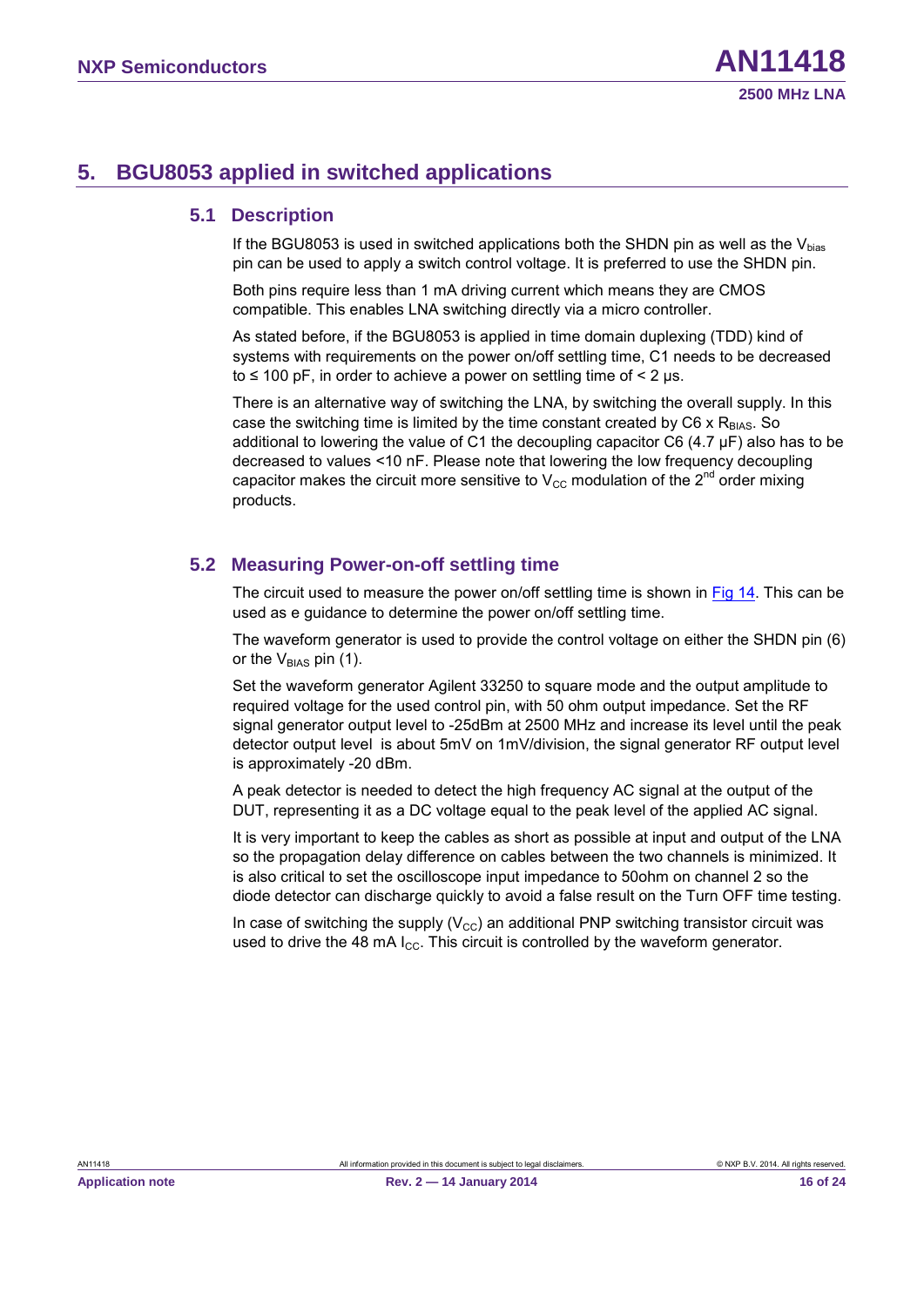

#### <span id="page-16-3"></span><span id="page-16-2"></span><span id="page-16-0"></span>**Table 3. Typical power on/off settling time**  *Measured on BGU8053 EVB. C1=C2=100pF*

| <b>Control pin</b>       | Power on | <b>Power off</b> | Units |  |  |  |  |
|--------------------------|----------|------------------|-------|--|--|--|--|
| SHDN                     | 1.6      | 0.05             | μs    |  |  |  |  |
| <b>V</b> <sub>BIAS</sub> | 1.3      | 0.42             | μs    |  |  |  |  |
| $V_{\rm CC}$             | 21       | 0.71             | μs    |  |  |  |  |

<span id="page-16-1"></span>[1] C6 ≤ 10nF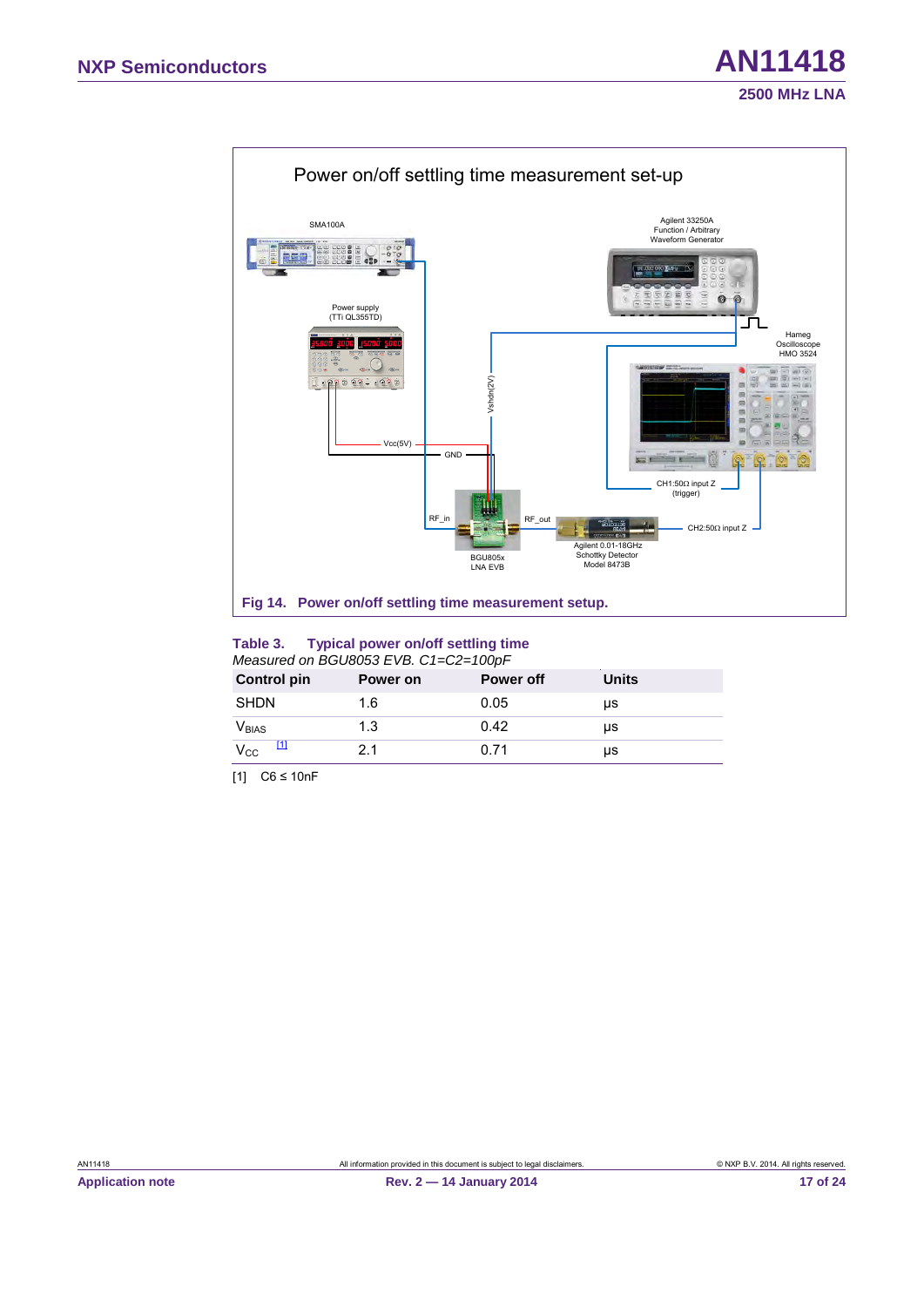[Fig 15](#page-17-0) to [Fig 17](#page-18-1) is showing power on/off settling time curves for the different control circuits.



<span id="page-17-1"></span><span id="page-17-0"></span>

<span id="page-17-2"></span>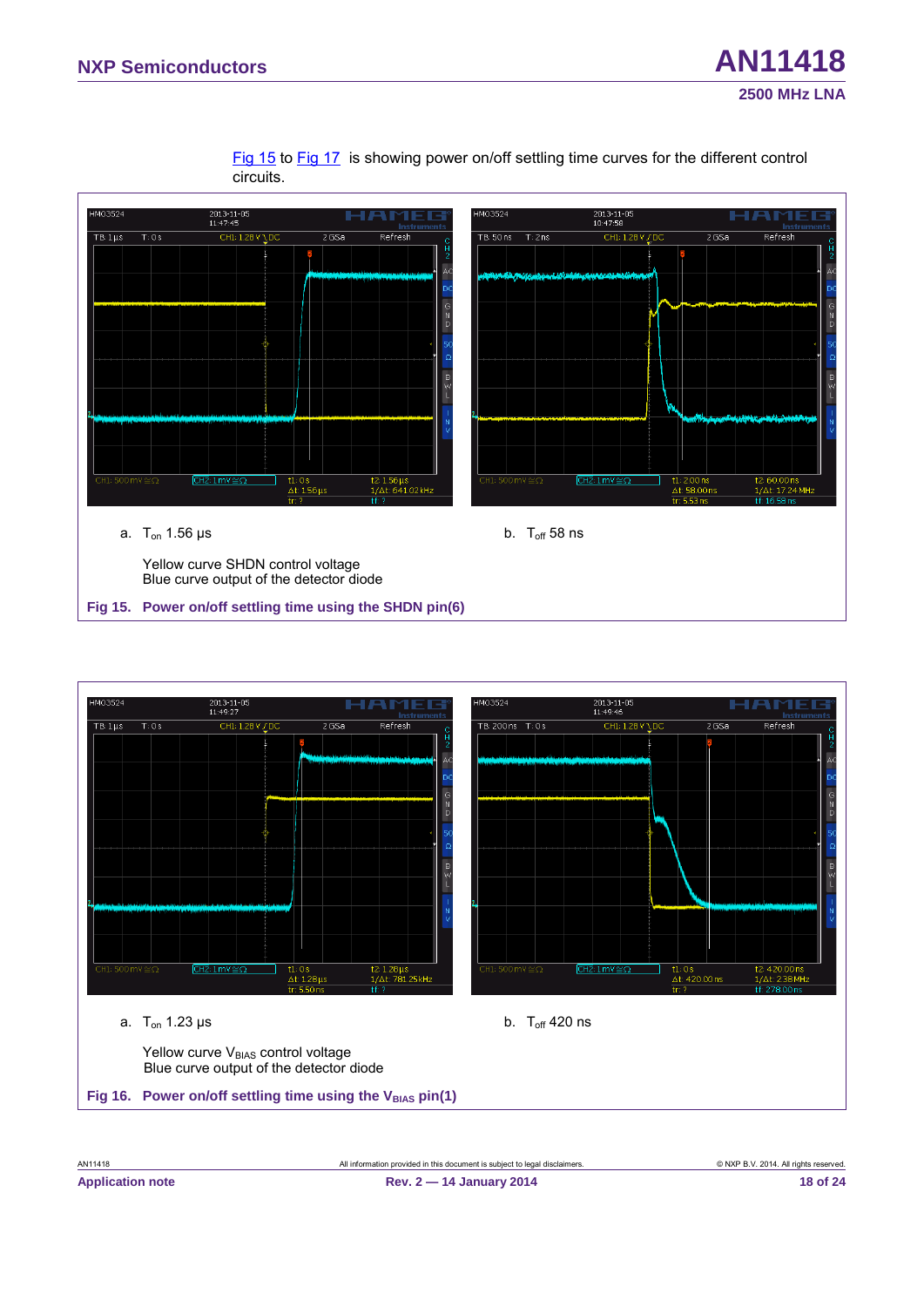

## <span id="page-18-4"></span><span id="page-18-3"></span><span id="page-18-2"></span><span id="page-18-1"></span>**6. References**

<span id="page-18-0"></span>[1] Vladimir Aparin, Lawrence E. Larson, "Linearization of monolithic LNAs Using Low-Frequency Low-Impedance Input Termination". IEEE 0-7 803-8 108-4/03 ©2003

## **7. Customer Evaluation Kit**

In the customer evaluation kit you will find;

- 2 EVBs
- 10 loose samples.

On the back side of the boards it is indicated whether the board is meant for a fast switching applications TDD or for non-switching applications FDD. [Fig 18](#page-19-0) shows a picture of the customer evaluation kit.

**2500 MHz LNA**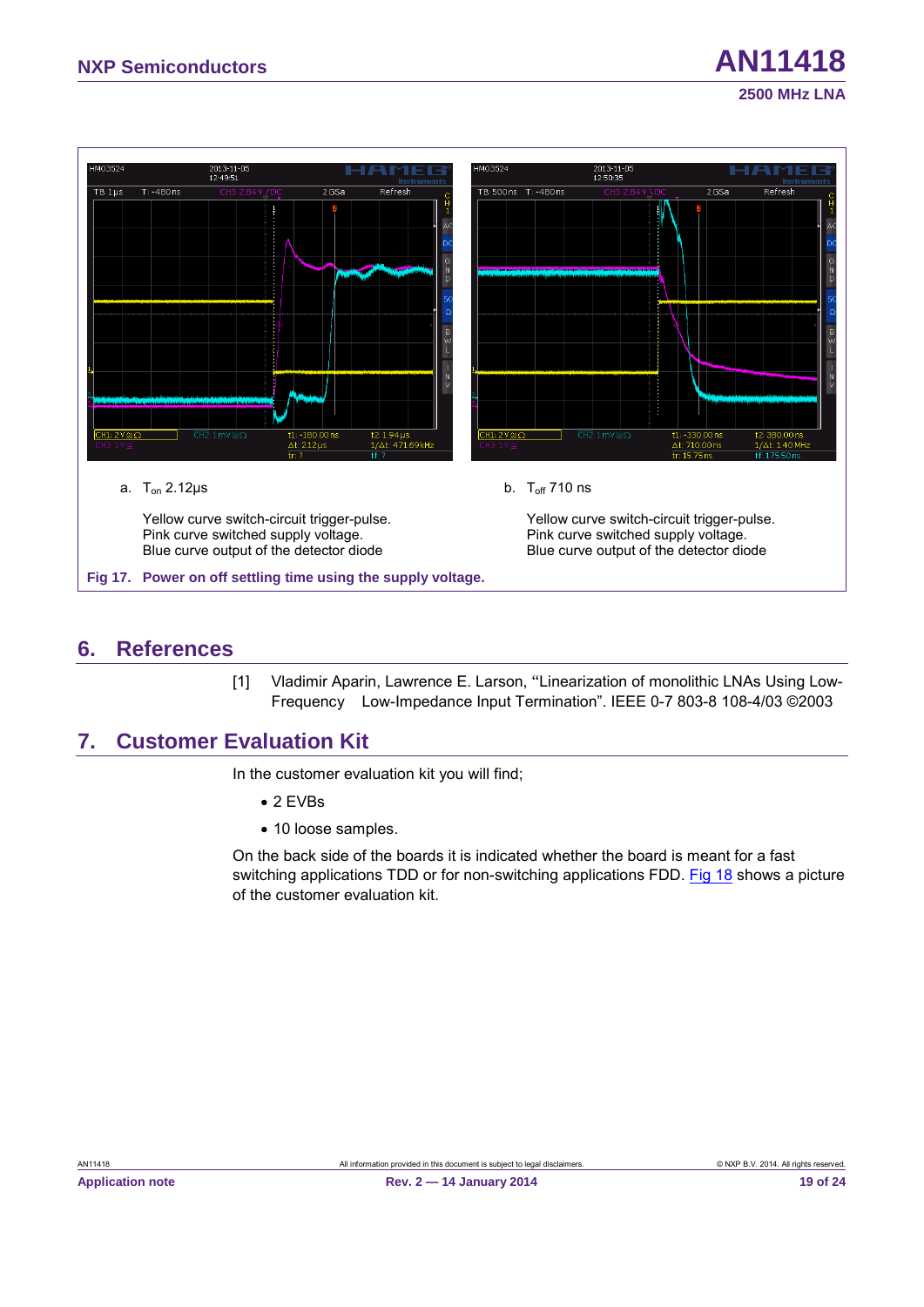

<span id="page-19-1"></span><span id="page-19-0"></span>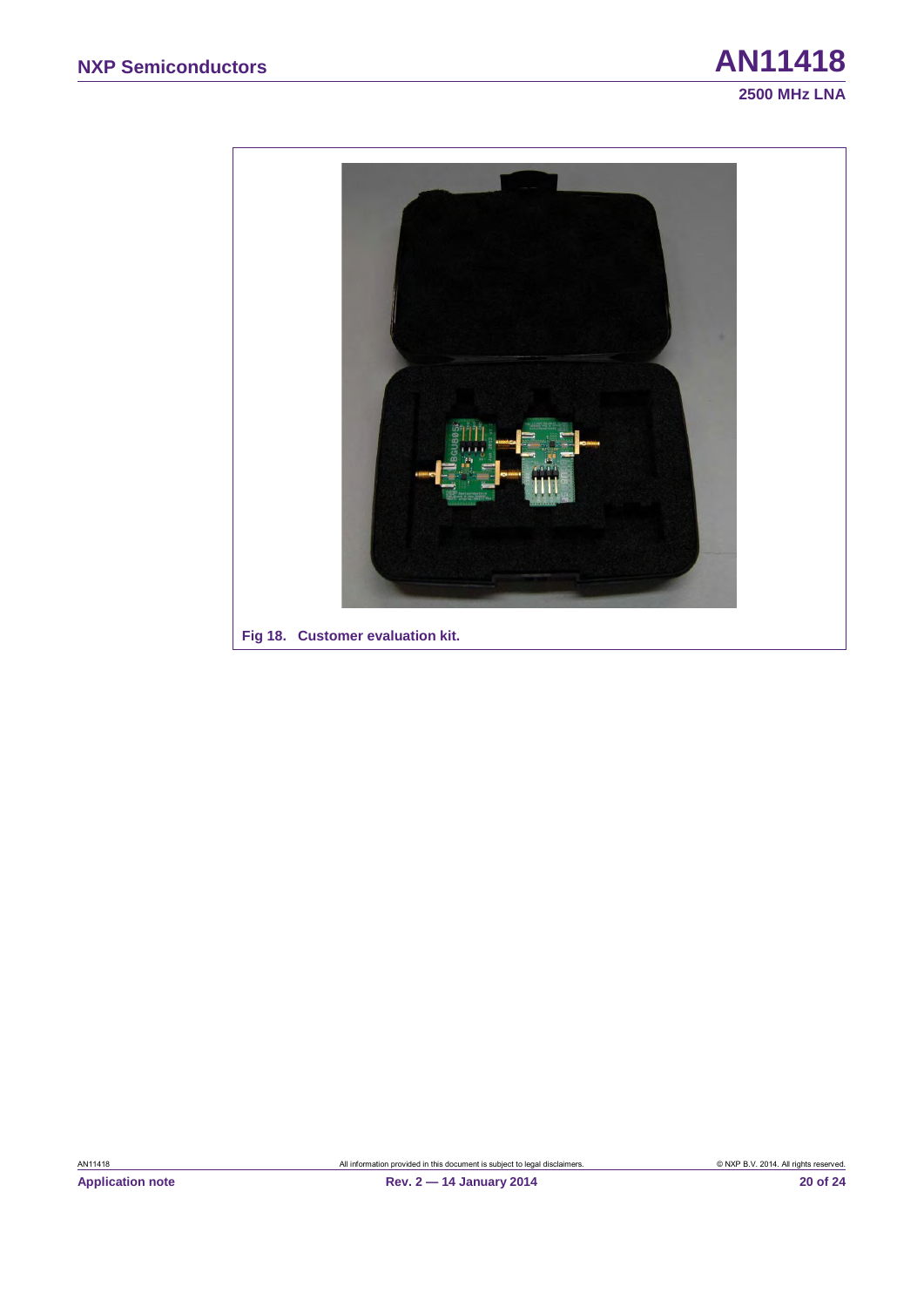## <span id="page-20-1"></span><span id="page-20-0"></span>**8. Legal information**

#### **8.1 Definitions**

<span id="page-20-2"></span>**Draft —** The document is a draft version only. The content is still under internal review and subject to formal approval, which may result in modifications or additions. NXP Semiconductors does not give any representations or warranties as to the accuracy or completeness of information included herein and shall have no liability for the consequences of use of such information.

#### **8.2 Disclaimers**

**Limited warranty and liability —** Information in this document is believed to be accurate and reliable. However, NXP Semiconductors does not give any representations or warranties, expressed or implied, as to the accuracy or completeness of such information and shall have no liability for the consequences of use of such information.

In no event shall NXP Semiconductors be liable for any indirect, incidental, punitive, special or consequential damages (including - without limitation lost profits, lost savings, business interruption, costs related to the removal or replacement of any products or rework charges) whether or not such damages are based on tort (including negligence), warranty, breach of contract or any other legal theory.

Notwithstanding any damages that customer might incur for any reason whatsoever, NXP Semiconductors' aggregate and cumulative liability towards customer for the products described herein shall be limited in accordance with the Terms and conditions of commercial sale of NXP **Semiconductors** 

**Right to make changes —** NXP Semiconductors reserves the right to make changes to information published in this document, including without limitation specifications and product descriptions, at any time and without notice. This document supersedes and replaces all information supplied prior to the publication hereof.

**Suitability for use —** NXP Semiconductors products are not designed, authorized or warranted to be suitable for use in life support, life-critical or safety-critical systems or equipment, nor in applications where failure or malfunction of an NXP Semiconductors product can reasonably be expected to result in personal injury, death or severe property or environmental damage. NXP Semiconductors accepts no liability for inclusion and/or use of NXP Semiconductors products in such equipment or applications and therefore such inclusion and/or use is at the customer's own risk.

**Applications —** Applications that are described herein for any of these products are for illustrative purposes only. NXP Semiconductors makes no representation or warranty that such applications will be suitable for the specified use without further testing or modification.

Customers are responsible for the design and operation of their applications and products using NXP Semiconductors products, and NXP Semiconductors accepts no liability for any assistance with applications or

customer product design. It is customer's sole responsibility to determine whether the NXP Semiconductors product is suitable and fit for the customer's applications and products planned, as well as for the planned application and use of customer's third party customer(s). Customers should provide appropriate design and operating safeguards to minimize the risks associated with their applications and products.

NXP Semiconductors does not accept any liability related to any default, damage, costs or problem which is based on any weakness or default in the customer's applications or products, or the application or use by customer's third party customer(s). Customer is responsible for doing all necessary testing for the customer's applications and products using NXP Semiconductors products in order to avoid a default of the applications and the products or of the application or use by customer's third party customer(s). NXP does not accept any liability in this respect.

**Export control —** This document as well as the item(s) described herein may be subject to export control regulations. Export might require a prior authorization from competent authorities.

**Evaluation products —** This product is provided on an "as is" and "with all faults" basis for evaluation purposes only. NXP Semiconductors, its affiliates and their suppliers expressly disclaim all warranties, whether express, implied or statutory, including but not limited to the implied warranties of noninfringement, merchantability and fitness for a particular purpose. The entire risk as to the quality, or arising out of the use or performance, of this product remains with customer.

In no event shall NXP Semiconductors, its affiliates or their suppliers be liable to customer for any special, indirect, consequential, punitive or incidental damages (including without limitation damages for loss of business, business interruption, loss of use, loss of data or information, and the like) arising out the use of or inability to use the product, whether or not based on tort (including negligence), strict liability, breach of contract, breach of warranty or any other theory, even if advised of the possibility of such damages.

<span id="page-20-3"></span>Notwithstanding any damages that customer might incur for any reason whatsoever (including without limitation, all damages referenced above and all direct or general damages), the entire liability of NXP Semiconductors, its affiliates and their suppliers and customer's exclusive remedy for all of the foregoing shall be limited to actual damages incurred by customer based on reasonable reliance up to the greater of the amount actually paid by customer for the product or five dollars (US\$5.00). The foregoing limitations, exclusions and disclaimers shall apply to the maximum extent permitted by applicable law, even if any remedy fails of its essential purpose.

## **8.3 Trademarks**

Notice: All referenced brands, product names, service names and trademarks are property of their respective owners.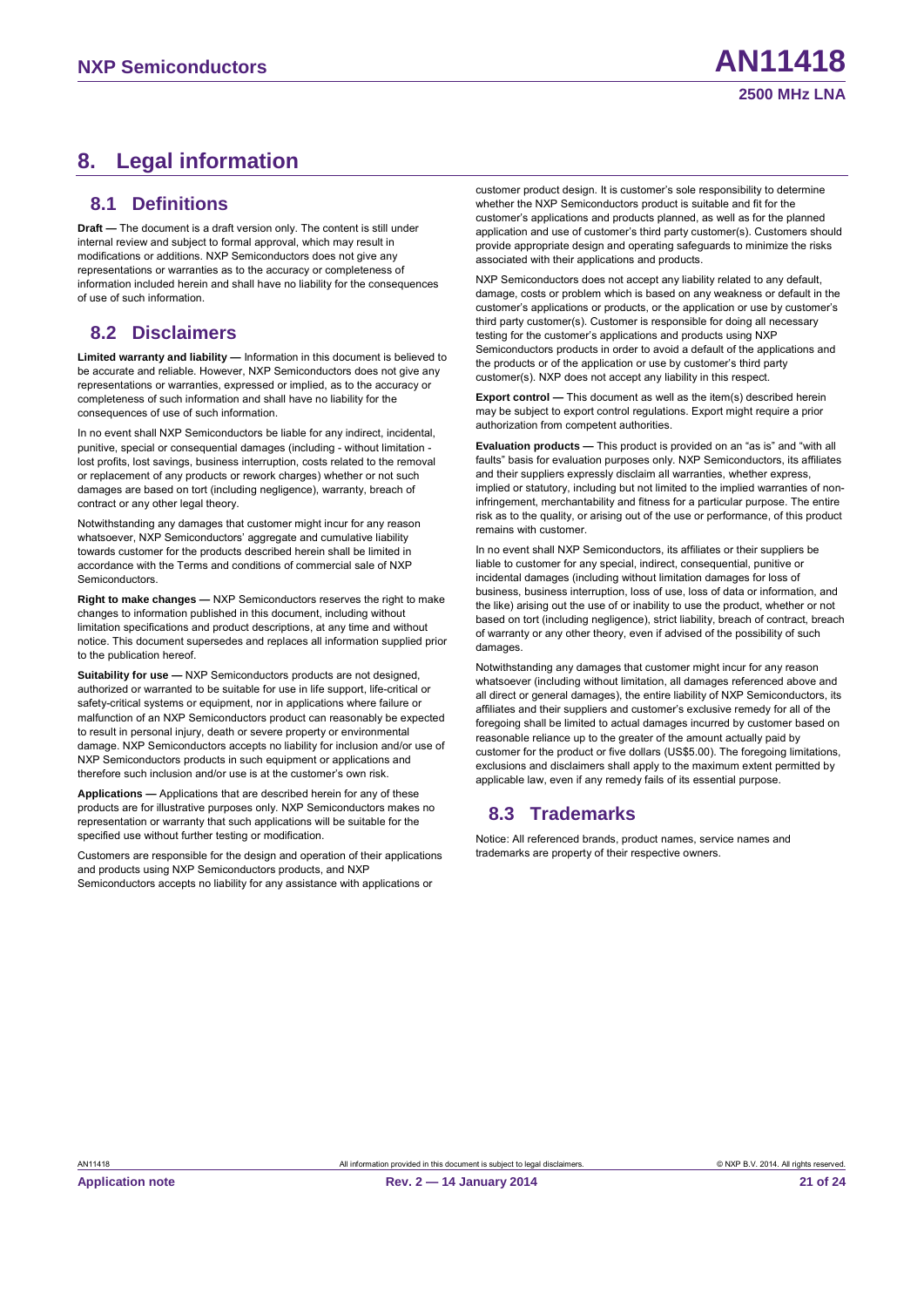## <span id="page-21-0"></span>**9. List of figures**

| Fig 1.  |                                                               |  |
|---------|---------------------------------------------------------------|--|
| Fig 2.  |                                                               |  |
| Fig 3.  | Application board circuit diagram5                            |  |
| Fig 4.  |                                                               |  |
| Fig 5.  | BGU8053 2500MHz evaluation board                              |  |
|         |                                                               |  |
| Fig 6.  | PCB stack and footprint information8                          |  |
| Fig 7.  | S parameter, 1dB compression and IP3                          |  |
|         |                                                               |  |
| Fig 8.  | S-parameters as function of frequency.  11                    |  |
| Fig 9.  | 1dB gain compression curve11                                  |  |
| Fig 10. |                                                               |  |
| Fig 11. | Typical noise figure performance versus                       |  |
|         |                                                               |  |
| Fig 12. |                                                               |  |
| Fig 13. | 2 tone OIP3 measurement setup  15                             |  |
| Fig 14. | Power on/off settling time measurement setup.                 |  |
|         |                                                               |  |
| Fig 15. | Power on/off settling time using the SHDN                     |  |
|         |                                                               |  |
| Fig 16. | Power on/off settling time using the V <sub>BIAS</sub> pin(1) |  |
|         |                                                               |  |
| Fig 17. | Power on off settling time using the supply                   |  |
|         |                                                               |  |
| Fig 18. |                                                               |  |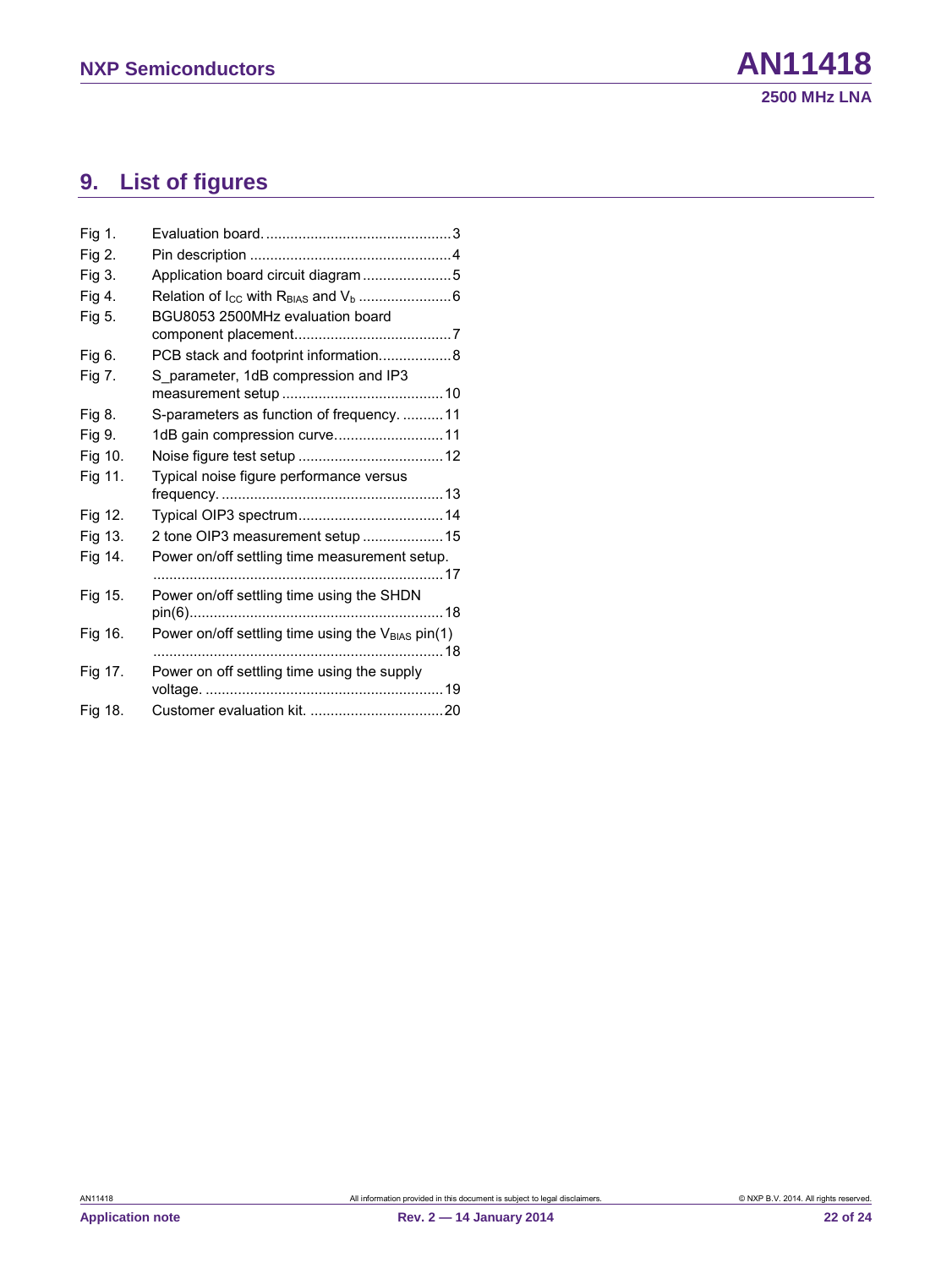## <span id="page-22-0"></span>**10. List of tables**

| Table 2. Typical board performance using the BOM for<br>non-switched applications, unless otherwise |
|-----------------------------------------------------------------------------------------------------|
|                                                                                                     |
|                                                                                                     |